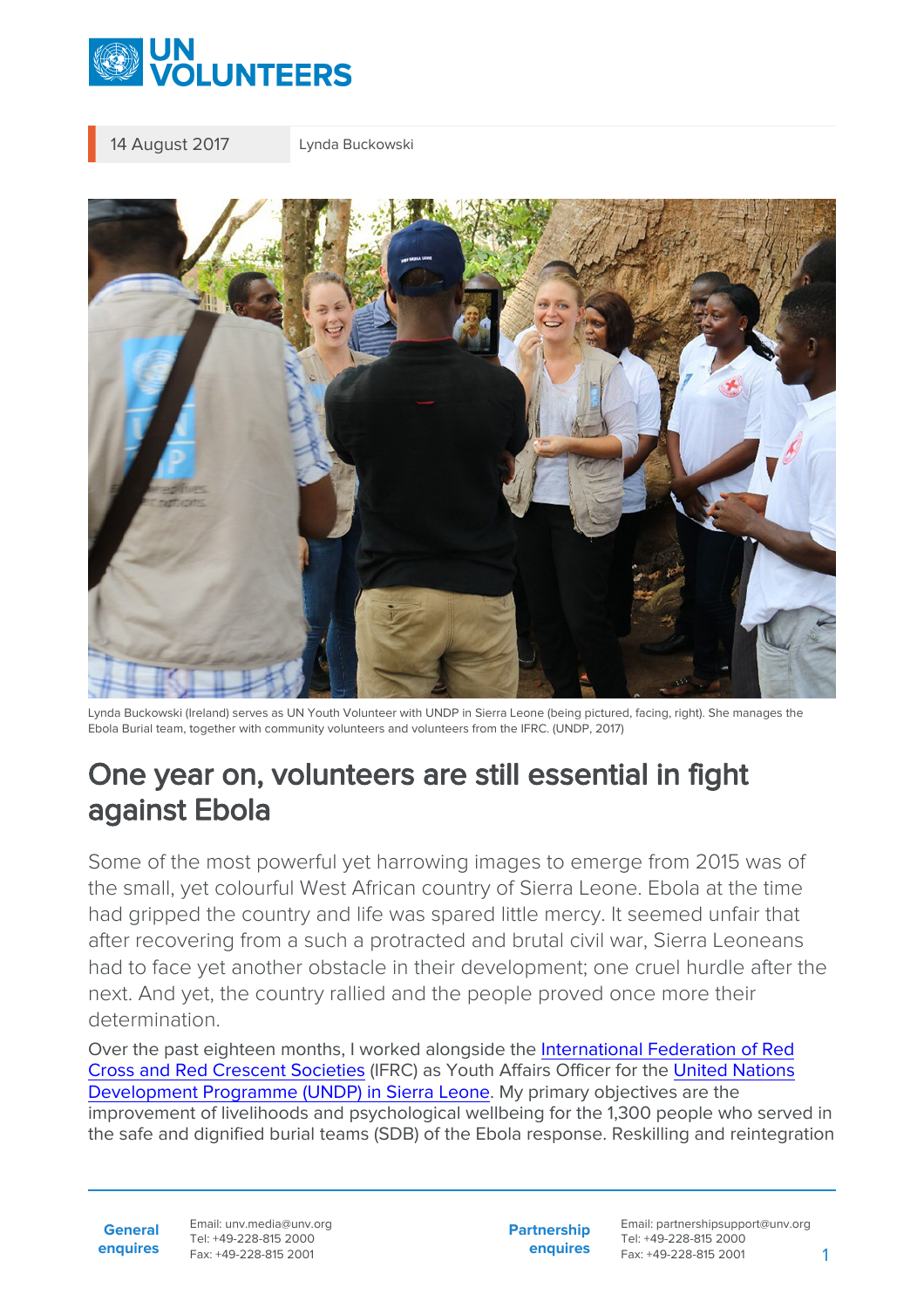

of these volunteers into their communities is part of UNDP's "Restoring Livelihoods and Economic and Social Recovery Programme" in n Sierra Leone, which aims to compliment the Government's "Post Ebola Recovery Plan". Stimulating the economy through economic activities has been paramount to the success of the programme.

A total of 16,200 people volunteered as Ebola response workers during the crisis. Those dressed head to toe in protection suits gained the most notoriety. Known as the safe and dignified burial teams (SDB) these volunteers quickly became an integral aspect in the response efforts and critical in halting the spread of the disease. When the country was finally declared Ebola free in 2016 these men and women reintegrated their communities but the fear of contagion persisted and finding suitable employment remained a challenge. And so, it came to pass that as my first role and placement as UN Youth Volunteer with UNDP would be to work alongside these men and women helping them back to work and society through a nationwide 'reintegration and re-skilling' project.

## **CC** The majority of the burial team members lost their jobs during Ebola; schools were shut, universities closed and people lost their businesses. We want to help them return to the lives they had before the *outbreak*

My efforts have been largely devoted to coordinating with the team the various skills training packages on offer to the volunteers. Ranging from business start-up packages, vocational training, internships, financial inclusion, as well as educational support for University education students, the project has endeavoured to equip the volunteers with new skill sets that would be essential for improved livelihoods.

Honestly speaking, anybody working in livelihoods will know that it's a tough area to guarantee full success, especially in the context of low economic activity. That being said, the project has laid the foundation for the volunteers to be self reliant and contribute positively to the country's development. Lasting socioeconomic impacts are expected to be felt by each volunteer as they transit to better management of their own affairs as a result of the skills and knowledge acquired over the past eighteen months.

While the images of the EVD response will remain with us , the importance of looking to the future is paramount. When I decided to capture the volunteers lives after Ebola (in an [Exposure photo story](https://unsierraleone.exposure.co/ebola-1-the-burial-teams) published by UNDP Sierra Leone) I wanted to counter the harrowing depictions of struggle and fear that the disease embodied and (replace them with) convey a new found zeal for progress. Reflecting on my time spent in Sierra Leone I consider myself honoured and humbled to have served as a UN Volunteer for these people and feel that a genuine effort has been made by both UNDP and IFRC to recognise their efforts, sacrifices and contributions.

**General enquires**

Email: unv.media@unv.org Tel: +49-228-815 2000 Fax: +49-228-815 2001

**Partnership enquires**

Email: partnershipsupport@unv.org Tel: +49-228-815 2000 Fax: +49-228-815 2001 2